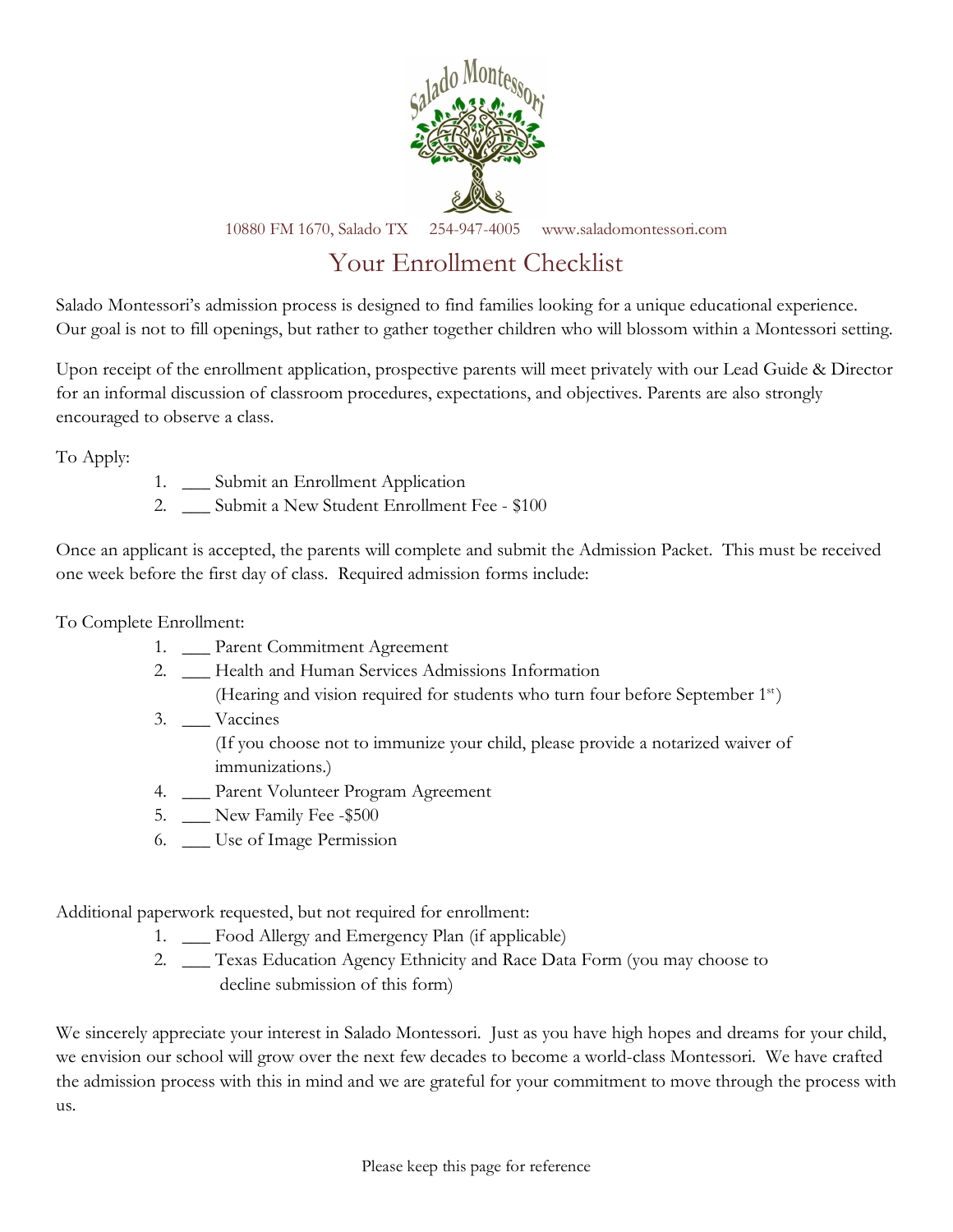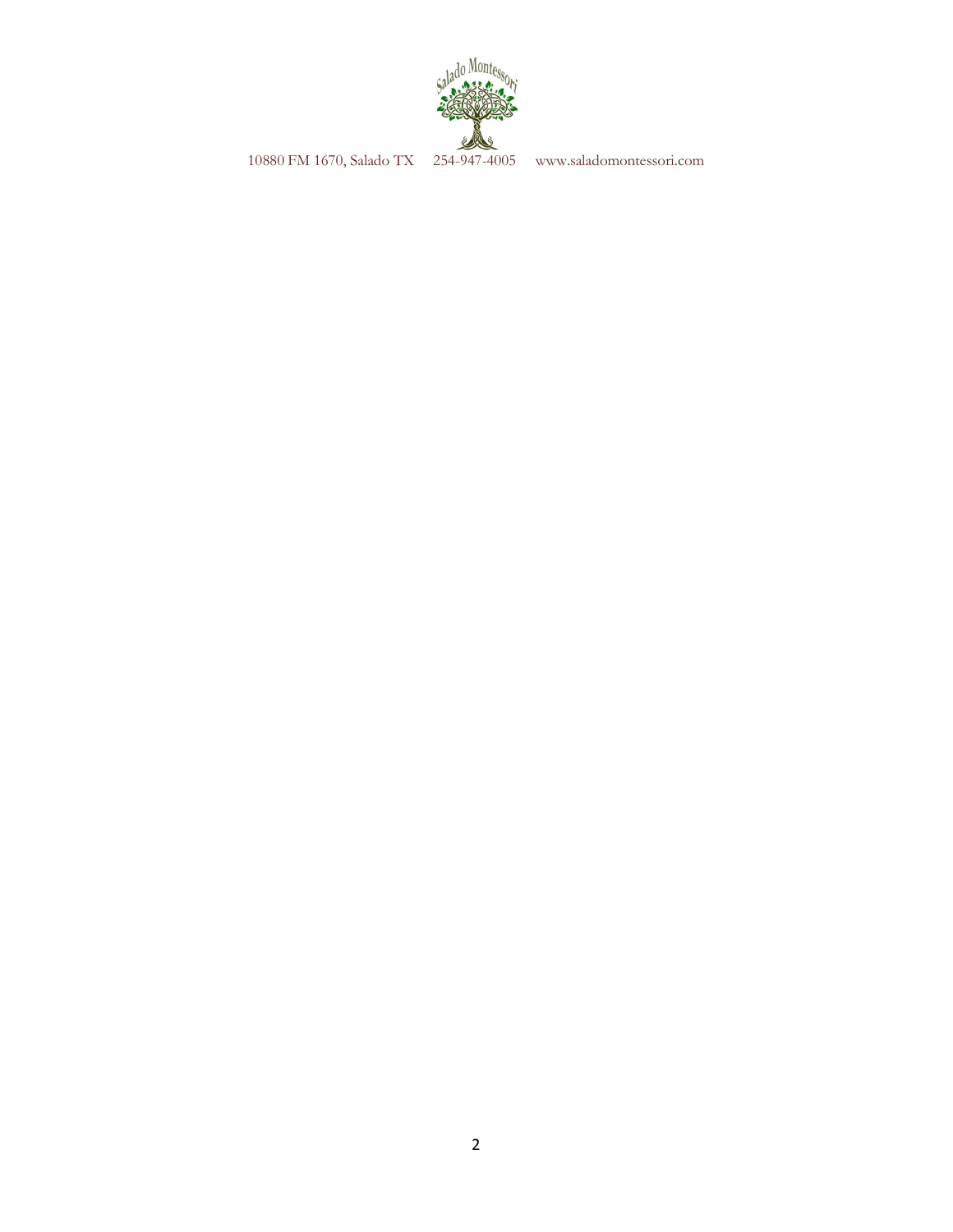

| 2022 - 2023 Tuition & Fees Schedule                                |                                                      |                                                         |  |
|--------------------------------------------------------------------|------------------------------------------------------|---------------------------------------------------------|--|
| <b>New Student Fees</b>                                            |                                                      |                                                         |  |
| New Student Enrollment Fee (per child)                             | \$100                                                |                                                         |  |
| New Family Fee (per family) *see further explanation               | \$500                                                |                                                         |  |
| <b>Other Fees</b>                                                  |                                                      |                                                         |  |
| Returning Student Fee (annual, per child) due in March             | \$200                                                |                                                         |  |
|                                                                    |                                                      |                                                         |  |
|                                                                    | <b>Fall 2022</b>                                     | Spring 2023                                             |  |
| Supplies & Materials Fee (per semester)                            | \$150                                                | \$150                                                   |  |
| Parent Volunteer Program (10 hours or \$200 required per semester) | \$200                                                | \$200                                                   |  |
| Tuition                                                            |                                                      |                                                         |  |
|                                                                    | <b>Half Day</b><br>Monday - Friday<br>$8:30 - 12:00$ | <b>Extended Day</b><br>Monday - Friday<br>$8:30 - 3:00$ |  |
| Monthly Paid Tuition (First of the Month)                          | \$525                                                | \$725                                                   |  |
| Fall Semester Paid in Full (5% discount)                           | \$2,493.75                                           | \$3,443.75                                              |  |
| Spring Semester Paid in Full (5% discount)                         | \$2,493.75                                           | \$3,443.75                                              |  |
|                                                                    |                                                      |                                                         |  |
| Annual Fund                                                        | \$500                                                |                                                         |  |
| *see further explanation                                           |                                                      |                                                         |  |

Please keep this page for reference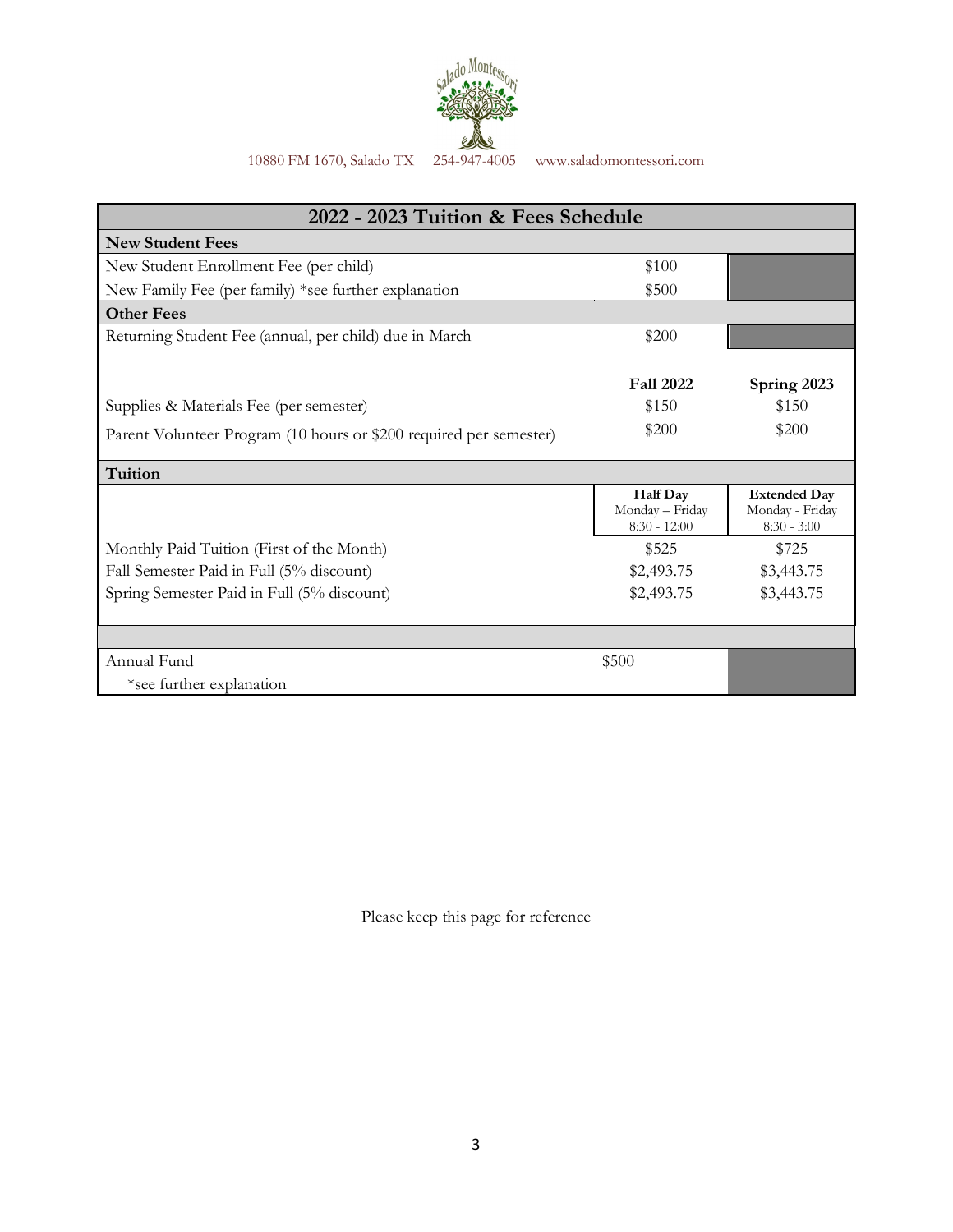

# **Further Explanation**

## **Waitlist Fee: \$100 per child**

This is a one-time, non-refundable fee that is submitted with a Letter of Intent in order to hold a place for your child once the first class is filled.

#### **New Student Enrollment Fee: \$100 per child**

This is a one-time, non-refundable fee that is submitted with the enrollment application.

## **New Family Fee: \$500 per family**

Upon acceptance, this is a one-time fee due with the admission packet for the first child enrolled. If a new family changes their mind about enrollment, the fee is refundable within ten days of receipt. If two children are enrolled simultaneously, only one New Family Fee is due.

Subsequent applications for additional children will be accompanied by the Sibling Admission Fee of \$200 instead of the New Family Fee. This is a non-refundable fee that is submitted with the admission packet of new student that is the sibling of a current or former student.

## **Returning Student Fee: \$200 per child**

This is an annual, non-refundable fee that is submitted with each returning student's re-enrollment form.

## **Supplies and Materials Fee: \$300 per student**

## **(\$150 due August 1st and \$150 due January 1st of each year)**

This is a non-refundable fee to be used for classroom materials and needs.

#### **Parent Volunteer Program Option:**

Families are asked to contribute 20 annual volunteer service hours. Parents may opt out by paying a \$20 per hour fee or \$400 per year, divided biannual installments of \$200 due at the beginning of each semester. This fee is fully refundable if parents fulfill the required 10 hours of volunteer work per semester. Volunteer activities help familiarize parents with the Montessori method and help keep our costs low. Projects include: building improvements, landscaping projects, playscape improvements, gardening projects, weekly laundry, janitorial assistance, minor administrative tasks, etc.

#### **Annual Fund:**

In addition to tuition income, Salado Montessori relies on contributions to the annual fund and other fundraising efforts in order to meet operating expenses and keep tuition at a competitive rate. The annual fund provides a critical source of income that is necessary to enhance our programs and facilities, maintain steady growth, and help with forecasting as we plan for the future. We strive for 100 percent participation from our parent community in the Annual Fund. We ask for a yearly taxdeductible gift of \$500 per family and understand that some families may be able to contribute more and some will feel more comfortable giving less. All gifts are greatly appreciated, no matter the amount. You may choose to contribute in monthly installments with your tuition payments, or you can choose to give once yearly.

Please keep this page for reference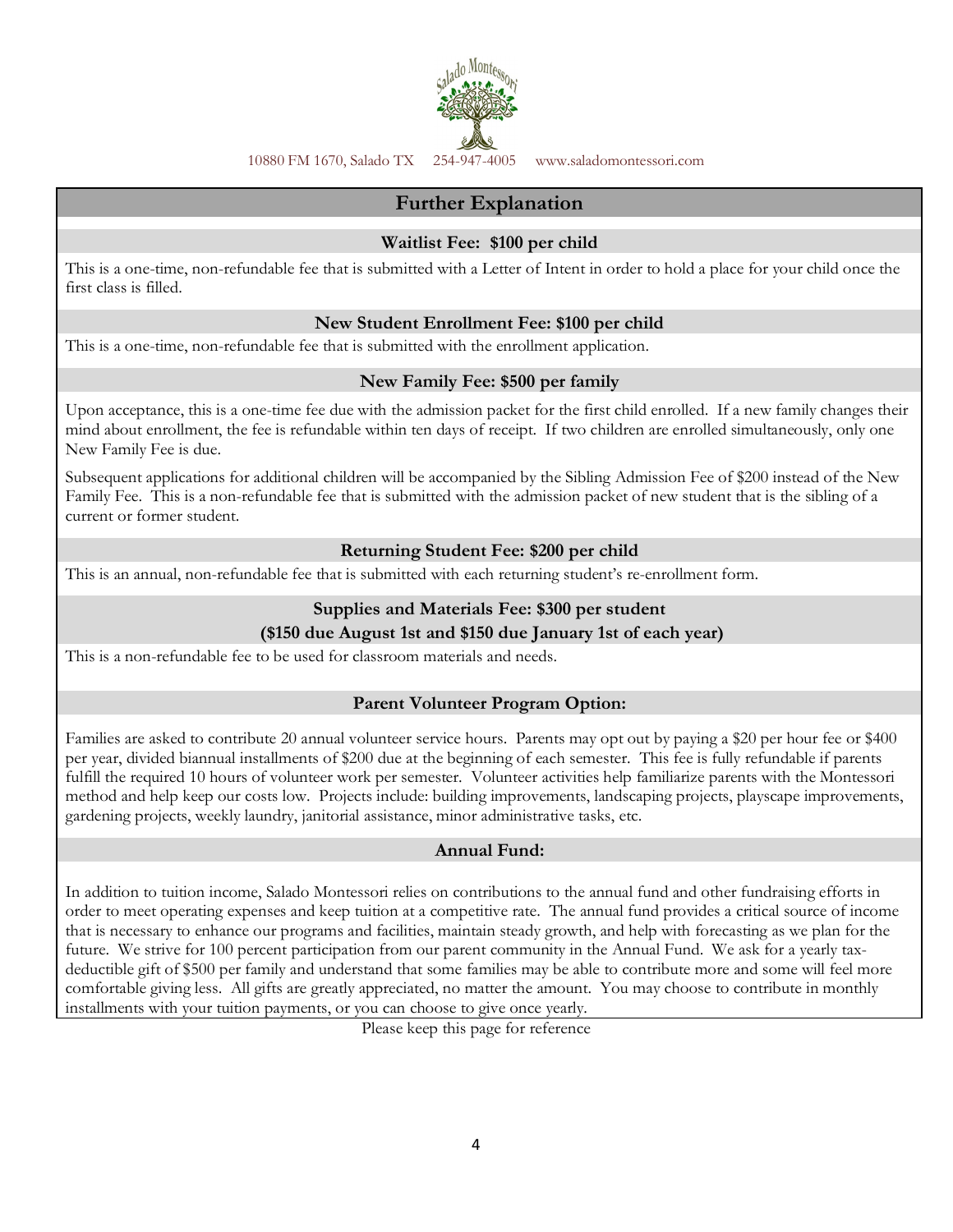

# **Enrollment Application**

FOR OFFICE USE: DATE OF PAYMENT \_\_\_\_\_\_\_\_\_ AMT\$\_\_\_\_\_\_\_ CK NUMBER or CC \_\_\_\_\_ OFC STAFF

I plan to enroll my child in Salado Montessori. I understand that upon filling out this form our family will be invited to complete the enrollment process. **I understand that this form must be accompanied by a check or money order in the amount of \$100 made payable to Salado Montessori and that this fee is non-refundable.** 

| <b>CHILD'S NAME</b>                             |                                                                                                    | BIRTHDATE:                                   |  |  |
|-------------------------------------------------|----------------------------------------------------------------------------------------------------|----------------------------------------------|--|--|
|                                                 | Child's age on August 1 <sup>st</sup> of desired year of enrollment: YEARS_________ MONTHS _______ |                                              |  |  |
| PLEASE CHECK THE PROGRAMS YOU ARE ENROLLING IN: |                                                                                                    |                                              |  |  |
|                                                 |                                                                                                    |                                              |  |  |
|                                                 | HALF DAY 3-5 Yr. Old                                                                               | $(8:30-12:00)$                               |  |  |
|                                                 | Extended Day/Kindergarten 5-6 Yr. Old                                                              | $(8:30-3:00) - (At Lead Guide's Discretion)$ |  |  |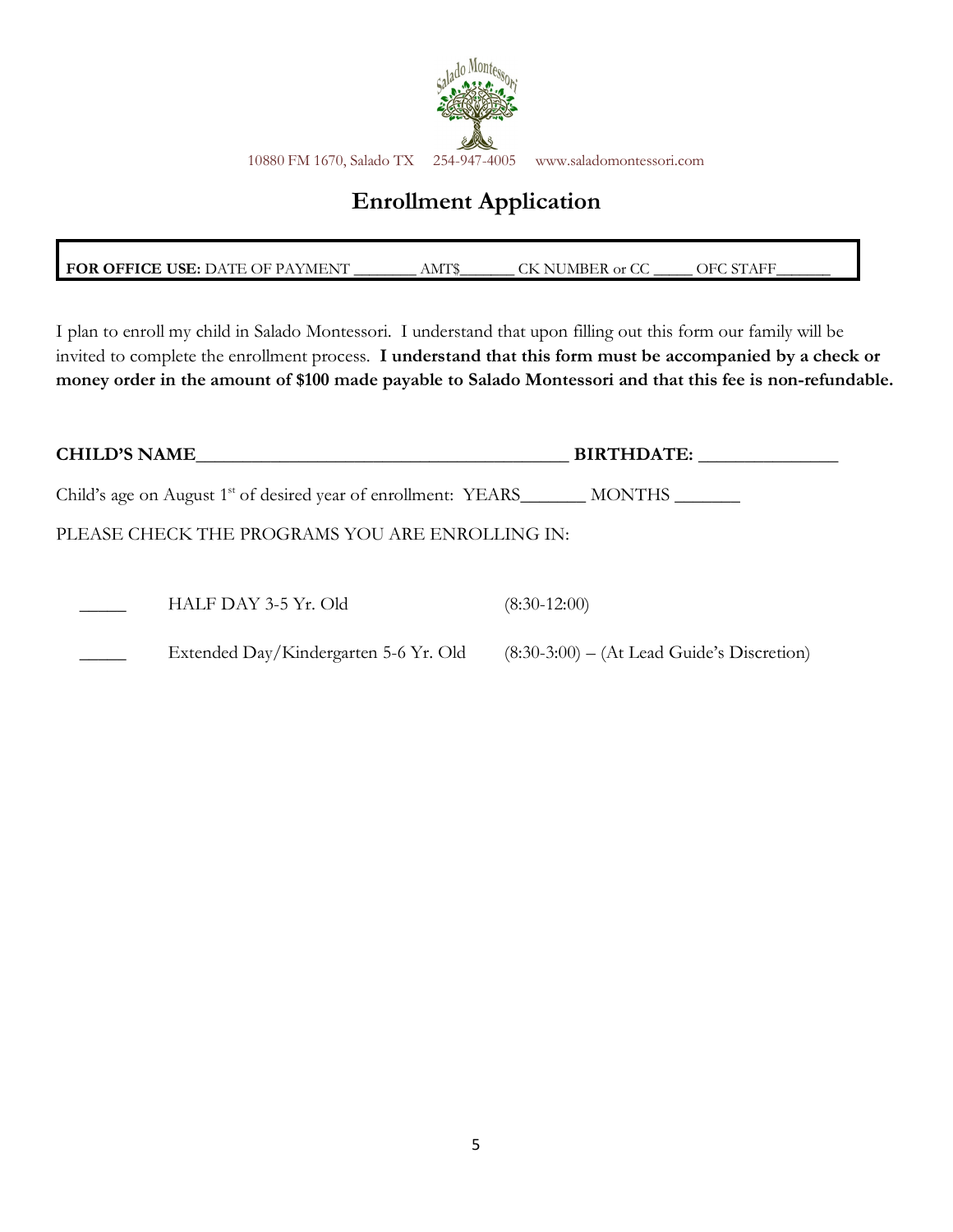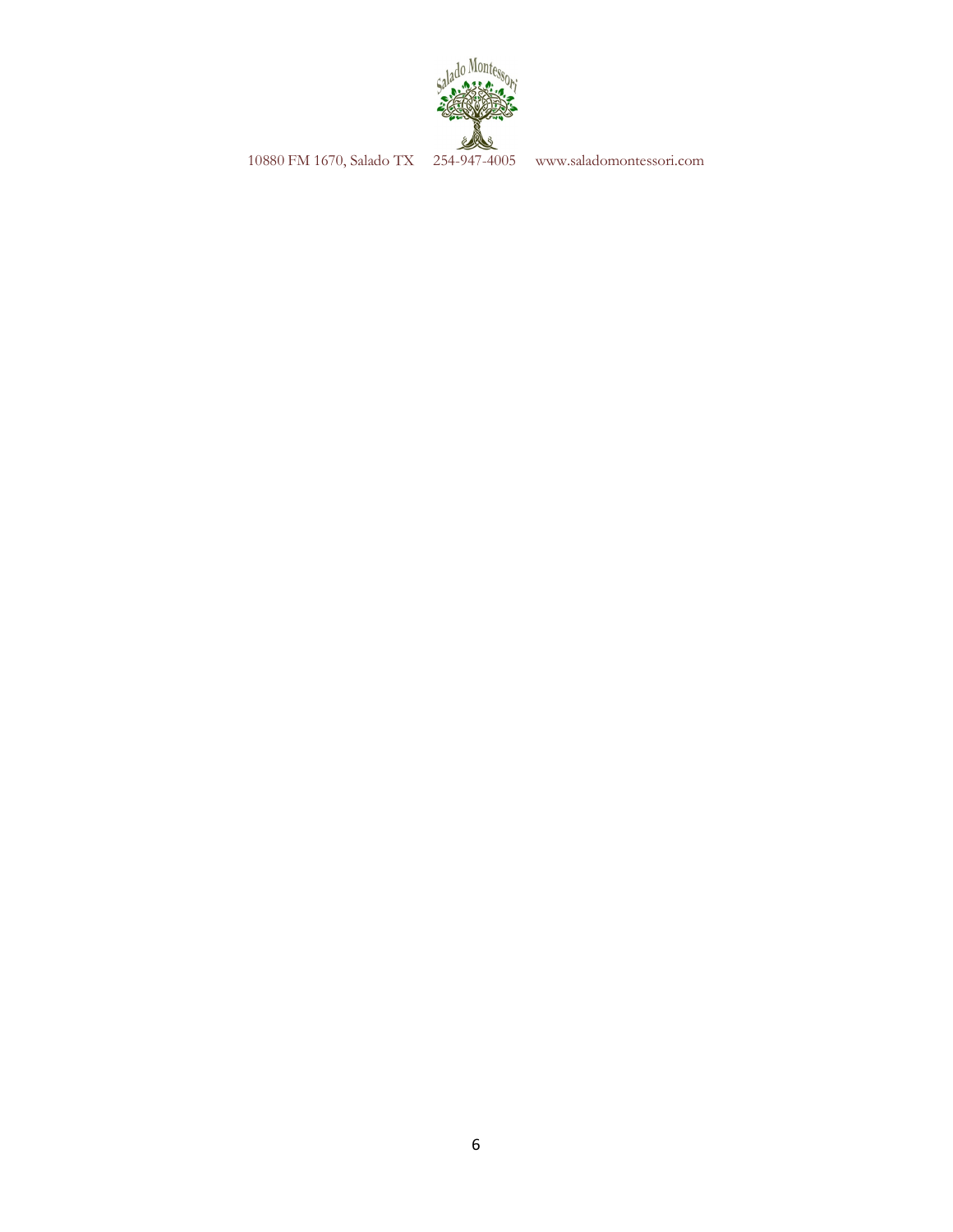

# THE FOLLOWING STUDENT INFORMATION IS REQUIRED FOR ENROLLMENT AND MUST BE RECEIVED BEFORE YOUR CHILD MAY ENTER THE CLASSROOM.

| Child's Name                                                                           |          |      |
|----------------------------------------------------------------------------------------|----------|------|
|                                                                                        |          |      |
| Child lives with (circle one)<br>Parent 1                                              | Parent 2 | Both |
|                                                                                        |          |      |
|                                                                                        |          |      |
|                                                                                        |          |      |
|                                                                                        |          |      |
| Home address same as child? Yes No If not, please provide address:                     |          |      |
|                                                                                        |          |      |
|                                                                                        |          |      |
|                                                                                        |          |      |
|                                                                                        |          |      |
|                                                                                        |          |      |
| Home address same as child? Yes No If not, please provide address:                     |          |      |
|                                                                                        |          |      |
| List additional family members & ages:                                                 |          |      |
| Persons Authorized to pick-up child (include name, number, and relationship to child): |          |      |

 $\overline{\phantom{a}}$  , and the contract of the contract of the contract of the contract of the contract of the contract of the contract of the contract of the contract of the contract of the contract of the contract of the contrac

 $\overline{\phantom{a}}$  , and the contract of the contract of the contract of the contract of the contract of the contract of the contract of the contract of the contract of the contract of the contract of the contract of the contrac

 $\overline{\phantom{a}}$  , and the contract of the contract of the contract of the contract of the contract of the contract of the contract of the contract of the contract of the contract of the contract of the contract of the contrac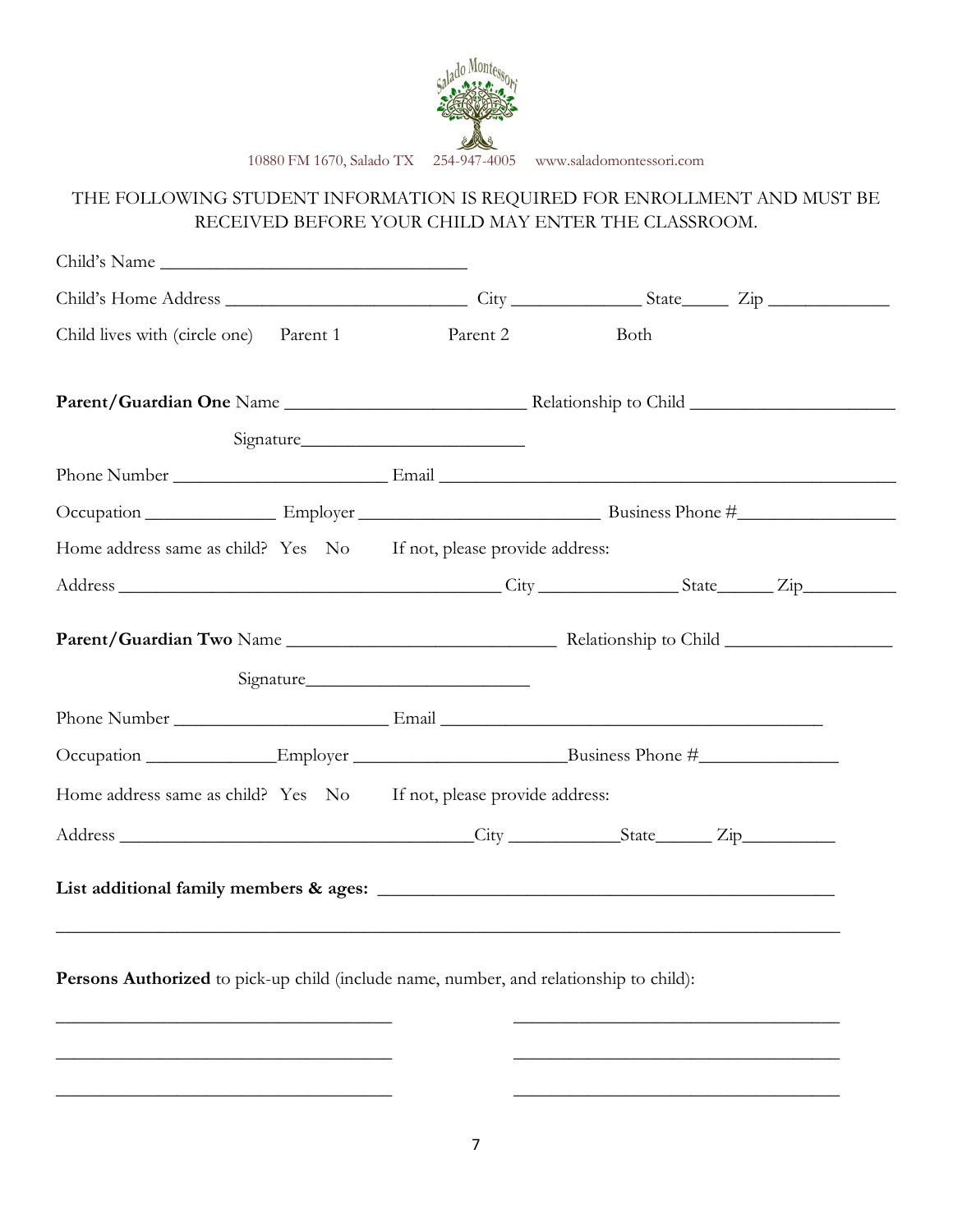

# **Emergency Information:**

| Emergency Contact in case parents/ guardians cannot be reached:                                                                                                                                                                |                                                                                                                                                                                                                                                  |  |  |  |
|--------------------------------------------------------------------------------------------------------------------------------------------------------------------------------------------------------------------------------|--------------------------------------------------------------------------------------------------------------------------------------------------------------------------------------------------------------------------------------------------|--|--|--|
|                                                                                                                                                                                                                                |                                                                                                                                                                                                                                                  |  |  |  |
| medical care, I authorize the person in charge to take my child to:                                                                                                                                                            | Emergency Medical Authorization: In the event I cannot be reached to make arrangements for emergency                                                                                                                                             |  |  |  |
|                                                                                                                                                                                                                                |                                                                                                                                                                                                                                                  |  |  |  |
| Address and the contract of the contract of the contract of the contract of the contract of the contract of the contract of the contract of the contract of the contract of the contract of the contract of the contract of th |                                                                                                                                                                                                                                                  |  |  |  |
|                                                                                                                                                                                                                                | I give consent for the facility to secure any and all necessary emergency medical care for my child.                                                                                                                                             |  |  |  |
|                                                                                                                                                                                                                                | Signature                                                                                                                                                                                                                                        |  |  |  |
|                                                                                                                                                                                                                                |                                                                                                                                                                                                                                                  |  |  |  |
|                                                                                                                                                                                                                                |                                                                                                                                                                                                                                                  |  |  |  |
|                                                                                                                                                                                                                                |                                                                                                                                                                                                                                                  |  |  |  |
|                                                                                                                                                                                                                                | ,我们也不能会有什么。""我们的人,我们也不能会有什么?""我们的人,我们也不能会有什么?""我们的人,我们也不能会有什么?""我们的人,我们也不能会有什么?""                                                                                                                                                                |  |  |  |
| $etc.$ ):                                                                                                                                                                                                                      | Medical History (any unusual event or circumstances related to your child's birth and/or early years of life such as<br>childhood illnesses, allergies, operations, convulsions, physical challenges or impairments, serious accidents/injuries, |  |  |  |
|                                                                                                                                                                                                                                |                                                                                                                                                                                                                                                  |  |  |  |
|                                                                                                                                                                                                                                |                                                                                                                                                                                                                                                  |  |  |  |
|                                                                                                                                                                                                                                |                                                                                                                                                                                                                                                  |  |  |  |

**School Directory Opt In/Out** (Circle One) Please **INCLUDE** DO NOT INCLUDE my information in the school directory.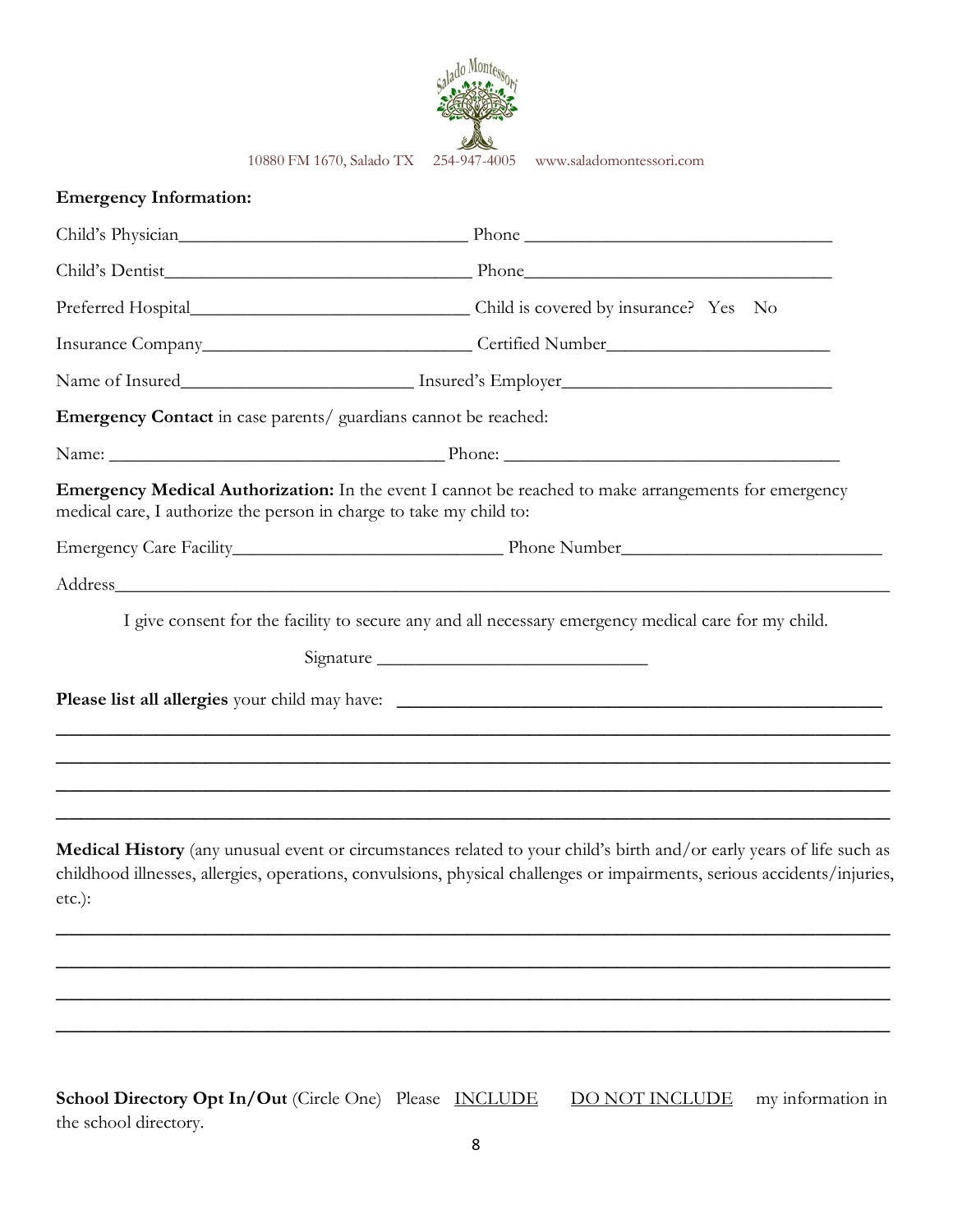

# **The following questions will help frame your upcoming Lead Guide discussion:**

| Does your child have Montessori experience? | Yes: |  |
|---------------------------------------------|------|--|
|---------------------------------------------|------|--|

If yes, where have they attended Montessori school?

If no, previous schools or daycare attended (can also include enrichment programs such as music classes): Please be prepared to provide past and current school records to help us assess your child's education needs.

\_\_\_\_\_\_\_\_\_\_\_\_\_\_\_\_\_\_\_\_\_\_\_\_\_\_\_\_\_\_\_\_\_\_\_\_\_\_\_\_\_\_\_\_\_\_\_\_\_\_\_\_\_\_\_\_\_\_\_\_\_\_\_\_\_\_\_\_\_\_\_\_\_\_\_\_\_\_\_\_\_\_\_\_

\_\_\_\_\_\_\_\_\_\_\_\_\_\_\_\_\_\_\_\_\_\_\_\_\_\_\_\_\_\_\_\_\_\_\_\_\_\_\_\_\_\_\_\_\_\_\_\_\_\_\_\_\_\_\_\_\_\_\_\_\_\_\_\_\_\_\_\_\_\_\_\_\_\_\_\_\_\_\_\_\_\_\_\_

\_\_\_\_\_\_\_\_\_\_\_\_\_\_\_\_\_\_\_\_\_\_\_\_\_\_\_\_\_\_\_\_\_\_\_\_\_\_\_\_\_\_\_\_\_\_\_\_\_\_\_\_\_\_\_\_\_\_\_\_\_\_\_\_\_\_\_\_\_\_\_\_\_\_\_\_\_\_\_\_\_\_\_\_

\_\_\_\_\_\_\_\_\_\_\_\_\_\_\_\_\_\_\_\_\_\_\_\_\_\_\_\_\_\_\_\_\_\_\_\_\_\_\_\_\_\_\_\_\_\_\_\_\_\_\_\_\_\_\_\_\_\_\_\_\_\_\_\_\_\_\_\_\_\_\_\_\_\_\_\_\_\_\_\_\_\_\_\_

\_\_\_\_\_\_\_\_\_\_\_\_\_\_\_\_\_\_\_\_\_\_\_\_\_\_\_\_\_\_\_\_\_\_\_\_\_\_\_\_\_\_\_\_\_\_\_\_\_\_\_\_\_\_\_\_\_\_\_\_\_\_\_\_\_\_\_\_\_\_\_\_\_\_\_\_\_\_\_\_\_\_\_\_

\_\_\_\_\_\_\_\_\_\_\_\_\_\_\_\_\_\_\_\_\_\_\_\_\_\_\_\_\_\_\_\_\_\_\_\_\_\_\_\_\_\_\_\_\_\_\_\_\_\_\_\_\_\_\_\_\_\_\_\_\_\_\_\_\_\_\_\_\_\_\_\_\_\_\_\_\_\_\_\_\_\_\_\_

\_\_\_\_\_\_\_\_\_\_\_\_\_\_\_\_\_\_\_\_\_\_\_\_\_\_\_\_\_\_\_\_\_\_\_\_\_\_\_\_\_\_\_\_\_\_\_\_\_\_\_\_\_\_\_\_\_\_\_\_\_\_\_\_\_\_\_\_\_\_\_\_\_\_\_\_\_\_\_\_\_\_\_\_

\_\_\_\_\_\_\_\_\_\_\_\_\_\_\_\_\_\_\_\_\_\_\_\_\_\_\_\_\_\_\_\_\_\_\_\_\_\_\_\_\_\_\_\_\_\_\_\_\_\_\_\_\_\_\_\_\_\_\_\_\_\_\_\_\_\_\_\_\_\_\_\_\_\_\_\_\_\_\_\_\_\_\_\_

\_\_\_\_\_\_\_\_\_\_\_\_\_\_\_\_\_\_\_\_\_\_\_\_\_\_\_\_\_\_\_\_\_\_\_\_\_\_\_\_\_\_\_\_\_\_\_\_\_\_\_\_\_\_\_\_\_\_\_\_\_\_\_\_\_\_\_\_\_\_\_\_\_\_\_\_\_\_\_\_\_\_\_\_

\_\_\_\_\_\_\_\_\_\_\_\_\_\_\_\_\_\_\_\_\_\_\_\_\_\_\_\_\_\_\_\_\_\_\_\_\_\_\_\_\_\_\_\_\_\_\_\_\_\_\_\_\_\_\_\_\_\_\_\_\_\_\_\_\_\_\_\_\_\_\_\_\_\_\_\_\_\_\_\_\_\_\_\_

\_\_\_\_\_\_\_\_\_\_\_\_\_\_\_\_\_\_\_\_\_\_\_\_\_\_\_\_\_\_\_\_\_\_\_\_\_\_\_\_\_\_\_\_\_\_\_\_\_\_\_\_\_\_\_\_\_\_\_\_\_\_\_\_\_\_\_\_\_\_\_\_\_\_\_\_\_\_\_\_\_\_\_\_

\_\_\_\_\_\_\_\_\_\_\_\_\_\_\_\_\_\_\_\_\_\_\_\_\_\_\_\_\_\_\_\_\_\_\_\_\_\_\_\_\_\_\_\_\_\_\_\_\_\_\_\_\_\_\_\_\_\_\_\_\_\_\_\_\_\_\_\_\_\_\_\_\_\_\_\_\_\_\_\_\_\_\_

What are the interests of your child?

Does your child have many opportunities to be with other children?

Each child is unique. How would you characterize your child?